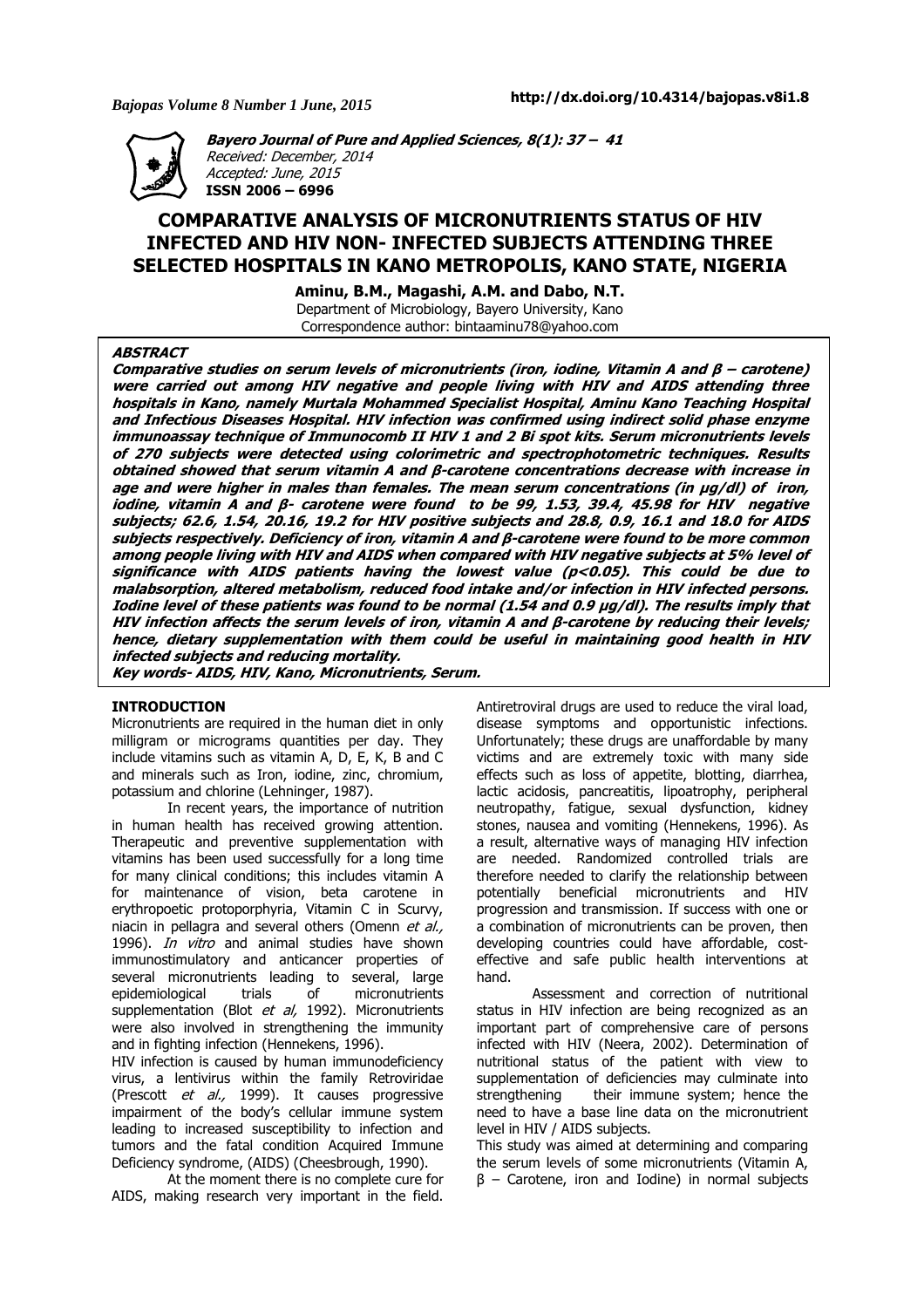and people living with HIV and AIDS, with a view to evaluating their possible role in HIV complication.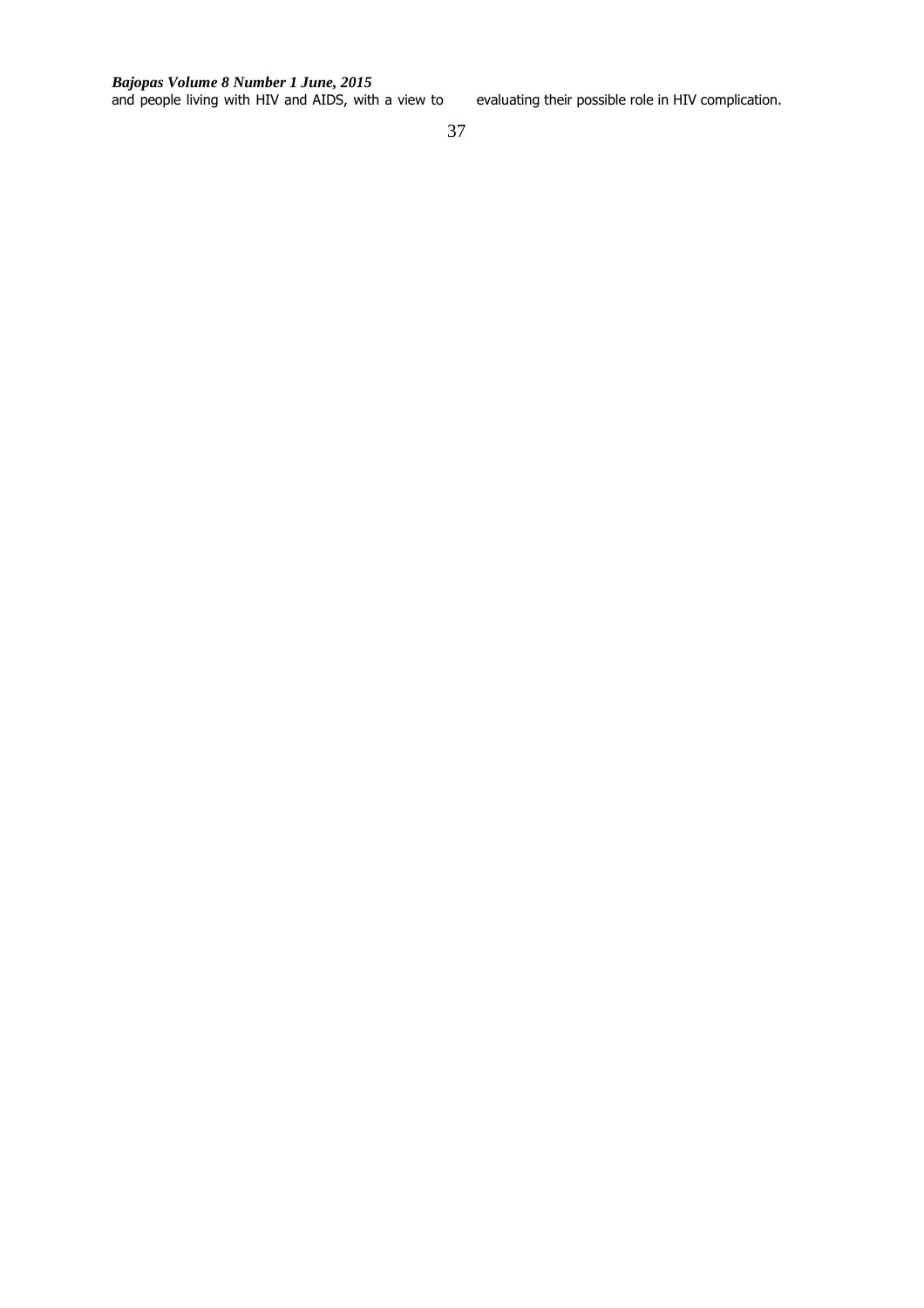#### **MATERIALS AND METHODS**

### **Sampling site**

The study was carried out between January 2008 and January 2009, in three (3) selected hospitals: Murtala Muhammad Specialists Hospital, Aminu Kano Teaching Hospital and Infectious Disease Hospital Kano state, Nigeria.

### **Ethical consideration**

With due approval of the ethical committee of the hospital, blood samples for the study were collected from informed and consented confirmed HIV positive subjects, AIDS patients and HIV negative individuals.

### **Study population**

The study sample consisted of 270 subjects of either sex with ages ranged from 15- 70 years. One hundred subjects were HIV negative subjects, 100 HIV positive subjects and 70 were subjects with clinical diagnosis of AIDS (CD4 counts  $\leq$  200 cells/ul of blood).

### **Blood sample collection and HIV Screening**

Five milliliters (5 ml) of whole blood was collected using standard venipuncture method and dispensed into a test tube. The blood samples were centrifuged at 2500rpm for 10 minutes. The supernatant / serum portions were decanted for use and the lower portions discarded. All the sera collected were screened for the presence of HIV using indirect solid phase enzyme immunoassay technique of Immunocomb test according to manufacturer's specifications (Immunocomb II, HIV 1 and 2 BI spot kits PTE LTD India).

### **Micronutrient assays**

Serum iron levels were determined according to the procedure of Annino and Giese (1976), and Sule (2001). The method involves the liberation of iron from proteins and subsequent coupling of the reduced iron with ferozine to give a purple colored complex. Absorbance of the standard (ferrous ammonium sulfate solution) and each test (serum) sample was read from the colorimeter at 560nm, setting the blank (iron free water) at Zero. The iron content of each sample was calculated using the formula:

# Serum iron concentration  $\mu$ g/dl =  $\frac{ab \cdot t}{ab \cdot s} \times K \times \frac{1}{1.015}$

Where:

 $ab.t = absorbance of the test$ 

ab.s = absorbance of the standard

# $K =$  concentration of the standard

**Error! Reference source not found.** = volume correction factor

Levels of iodine in serum were determined using dry ashing method of detecting protein bound iodine as described by Brown et al.,  $(1953)$ . The method is based on the catalytic action of iodine on the oxidation arsenite by ceric sulfate in which the yellow  $Ce^{4+}$  is converted to colorless  $Ce^{3+}$  ion. The absorbance of the standard (potassium iodine solution) and each test (serum) samples was read at 420nm in a spectrophotometer using 10mm path length, setting the blank (water) at zero.

 Carr - Price method described by Stroev and Makarova (1989) was used for determining vitamin A and β -carotene in serum. This method involves the precipitation of proteins with ethanol and the vitamin A and carotenes extracted into light petroleum. After reading the intensity of the yellow color due to the carotenes colorimetrically at 440nm, the light petroleum was evaporated and the residue dissolved in chloroform. Carr- price reagent was added and the amount of blue color produced read colorimetrically at 440nm using light petroleum as blank. Since carotenes also give some color a correction for this is made in order to obtain that due to vitamin A (retinol) present. Calibration curves were prepared using series of absorbance obtained colorimetrically from several dilutions of standard solutions of βcarotene and retinol.

The serum carotene concentration obtained was used to read the amount of color due to carotene from carotene correction curve. The colorimeter reading due to vitamin A was obtained by subtracting the color due to carotene from actual colorimeter reading and the serum retinol was read from retinol standard curve.

## **Statistical analysis**

Statistical Analysis was performed using SAS software. The level of significance was fixed at 0.05.

### **RESULTS**

In HIV negative subjects screened, age group 18 – 22 years had the highest mean serum levels of vitamin A and β-carotene of 52µg/dl and 90µg/dl respectively. Age group 48 years and above had the lowest serum levels of 28 and 31µg/dl for vitamin A and β-carotene respectively as shown in Table 1. Thus, the serum levels of these micronutrients decreases with increase in age. Iron serum levels were highest in age group 33-37 (100 µg/dl) and lowest for age group 18- 22 and 43-47 years (60 µg/dl). Serum iodine level of these subjects was highest in age group 23-27(1.9 µg/dl) years and lowest for the age group 33 -37 years (0.7µg/dl). Thus iron and iodine serum levels of the subject depict an irregular pattern with respect to age.

Similarly in HIV positive group vitamin A and βcarotene levels were highest in age group 18-22 years with 35 and 28 µg/dl, respectively. The lowest serum levels were observed in age group 48 years and above. Iron and iodine level of these subjects also depicts an irregular pattern with respect to age as shown in table 2. Mean serum micronutrients level of AIDS subjects are presented in table 3. Among the AIDS subjects, mean micronutrient concentration were highest among the 23-27 years age bracket except for iodine. The least mean concentrations of vitamin A, β-carotene and iron were lowest among the subjects age 48 and above. Mean serum micronutrients levels (Iron, Iodine, vitamin A, and β-Carotene) in relation to the sex of the subjects are presented in Table 4. Mean serum vitamin A and βcarotene levels were higher in males than in females (P<0.05). Iron and iodine serum levels of the subjects were statistically similar in males and females  $(P> 0.05)$ .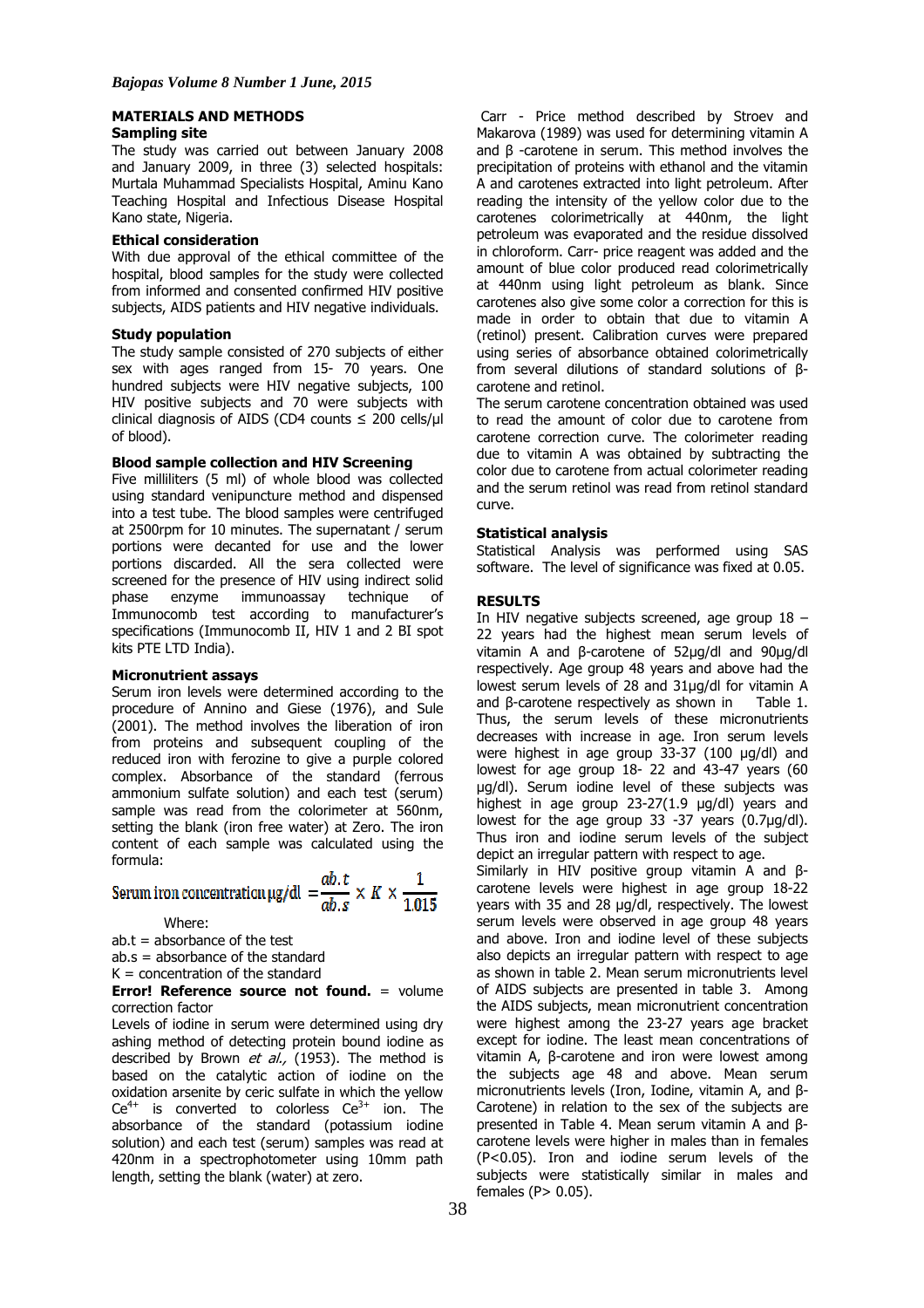Results of serum micronutrients levels in HIV negative, HIV positive and AIDS subjects are presented in Table 5. Mean serum levels of iron vitamin A and β-carotene were significantly higher (P< 0.05) in HIV negative subjects with values of 99µg/dl, 39.4µg/dl and 45.98µg/dl, respectively.

Significantly lower serum levels of these micronutrients were observed in HIV positive and AIDS subjects (P< 0.05). However, no statistical difference was observed in analysis of serum iodine levels between HIV positive and HIV negative subjects (P>0.05).

**Table 1: Mean ±SD values of Serum Micronutrients concentrations (µg/dl) in HIV negative subjects with respect to age** 

| Age group<br>(years) | <b>Number of</b><br>samples analysed<br>(n=100) | Vitamin A      | <b>B-Carotene</b> | <b>Iron</b>   | <b>Iodine</b><br>Error!<br>Reference<br>source not<br>found. |
|----------------------|-------------------------------------------------|----------------|-------------------|---------------|--------------------------------------------------------------|
| $18-22$              | 11                                              | 52±7.8         | 90±9.8            | 60±15.5       | $0.8 \pm 0.3$                                                |
| $23 - 27$            | 13                                              | 40±6.1         | $52\pm3.4$        | $98 \pm 21.1$ | $1.9 + 0.7$                                                  |
| $28 - 32$            | 19                                              | $35.8 \pm 6.3$ | $45 \pm 10.3$     | 76±8.6        | $1.3 \pm 0.3$                                                |
| $33 - 37$            | 20                                              | 32±7.9         | $45.6 \pm 9.2$    | $100\pm 20.1$ | $0.7 \pm 0.2$                                                |
| 38-42                | 12                                              | $31.6 \pm 5.8$ | $36 \pm 15.1$     | 59±9.1        | $1.0 + 0.4$                                                  |
| 43-47                | 12                                              | $30.5 \pm 6.8$ | $31 \pm 8.3$      | 60±4.1        | $0.9 \pm 0.5$                                                |
| 48 - above           | 13                                              | 28±7.9         | 31±7.5            | $63 \pm 8.1$  | $1.7 + 0.6$                                                  |

**Table 2 : Mean ±SD values of Serum Micronutrients concentration (µg/dl) in HIV Positive Subject with respect to Age** 

| Age group<br>(years) | <b>Number of</b><br>samples<br>$analysed(n=100)$ | Vitamin A      | <b>B-Carotene</b> | <b>Iron</b> Erro<br>r!<br>Referenc<br>e source<br>not<br>found. | <b>Iodine Error!</b><br>Reference<br>source not<br>found. |
|----------------------|--------------------------------------------------|----------------|-------------------|-----------------------------------------------------------------|-----------------------------------------------------------|
| 18-22                | 2                                                | 35±7.8         | 28±4.2            | 52±9.2                                                          | $0.9 + 0.1$                                               |
| $23 - 27$            | 10                                               | $30.3 \pm 3.1$ | 20±2.6            | 60±15.6                                                         | $2.0 \pm 0.7$                                             |
| 28-32                | 19                                               | $31.6 \pm 6.8$ | 19±5.6            | $58 \pm 15.0$                                                   | $1.4 \pm 0.5$                                             |
| $33 - 37$            | 23                                               | $18.3 \pm 7.1$ | $19.8 \pm 2.1$    | $67 \pm 16.2$                                                   | $0.8 + 0.7$                                               |
| 38-42                | 20                                               | $16.6 \pm 6.0$ | 18±3.2            | 43±9.1                                                          | $1.1 \pm 0.6$                                             |
| 43-47                | 16                                               | $17.8 \pm 7.3$ | $17.3 \pm 3.4$    | 60±15.4                                                         | $0.8 + 0.4$                                               |
| 48 - above           | 10                                               | 16±6.1         | $15\pm2.3$        | $40\pm8.9$                                                      | $1.8 + 0.6$                                               |

**Table 3: Mean ± SD values of Serum Micronutrients concentration (µg/dl) in AIDS Subjects with respect to Age** 

| Age group<br>(years) | <b>Number of samples</b><br>analysed $(n=70)$ | <b>Vitamin A Error!</b><br>Reference source<br>not found. | <b>B-Carotene Error!</b><br>Reference source<br>not found. | <b>iron</b> Error!<br>Reference<br>source not<br>found. | <b>Iodine</b><br>Error!<br>Reference<br>source not<br>found. |
|----------------------|-----------------------------------------------|-----------------------------------------------------------|------------------------------------------------------------|---------------------------------------------------------|--------------------------------------------------------------|
| $18-22$              | 0                                             |                                                           | $\overline{\phantom{0}}$                                   |                                                         |                                                              |
| $23 - 27$            | 2                                             | 20±5.0                                                    | 20±3.6                                                     | 30±5.2                                                  | $1.1 \pm 0.1$                                                |
| $28 - 32$            | 9                                             | $17+4.3$                                                  | $15 + 1.8$                                                 | $25 \pm 3.3$                                            | $0.8 + 0.08$                                                 |
| $33 - 37$            | 11                                            | $17+4.1$                                                  | 16±2.1                                                     | 29±4.1                                                  | $0.5 \pm 0.06$                                               |
| 38-42                | 22                                            | 13±3.4                                                    | $12\pm3.8$                                                 | $26.8 \pm 3.0$                                          | $0.2 \pm 0.06$                                               |
| 43-47                | 16                                            | $11.3 \pm 2.8$                                            | $9.6 \pm 1.8$                                              | $27\pm2.9$                                              | $0.16 \pm 0.03$                                              |
| $48 - above$         | 10                                            | $10.8 \pm 3.9$                                            | $10.1 \pm 1.9$                                             | 18±2.2                                                  | $1.3 \pm 0.3$                                                |

**Table 4: Mean ± SD values of Serum Micronutrients concentration in HIV Negative, HIV positive and AIDS Subjects with respect to sex** 

| <b>Micronutrients</b><br>$\mu$ g/dl | sex    | <b>HIV negative</b><br>$(F=50, M=50)$ | <b>HIV positive</b><br>$(F=50,M=50)$ | <b>AIDS</b><br>$(F=40,M=30)$ |
|-------------------------------------|--------|---------------------------------------|--------------------------------------|------------------------------|
| Vitamin A                           | Male   | $48.3 \pm 7.4*$                       | $23.12 \pm 6.7*$                     | $17.4 \pm 3.8^*$             |
|                                     | Female | $30.5 \pm 6.9$                        | $17.8 \pm 5.9$                       | $14.8 \pm 4.2$               |
| B-carotene                          | Male   | $51.16 \pm 14.6*$                     | $22.4 \pm 2.5*$                      | $19.5 \pm 4.3*$              |
|                                     | Female | $40.8 \pm 15.3$                       | $16.0 \pm 2.1$                       | $16.5 \pm 3.9$               |
| Iron                                | Male   | $100\pm21.3$                          | $62.0 \pm 14.8$                      | $28.0 \pm 3.6$               |
|                                     | Female | $98 + 19.9$                           | $63.0 \pm 15.4$                      | $29.6 \pm 2.8$               |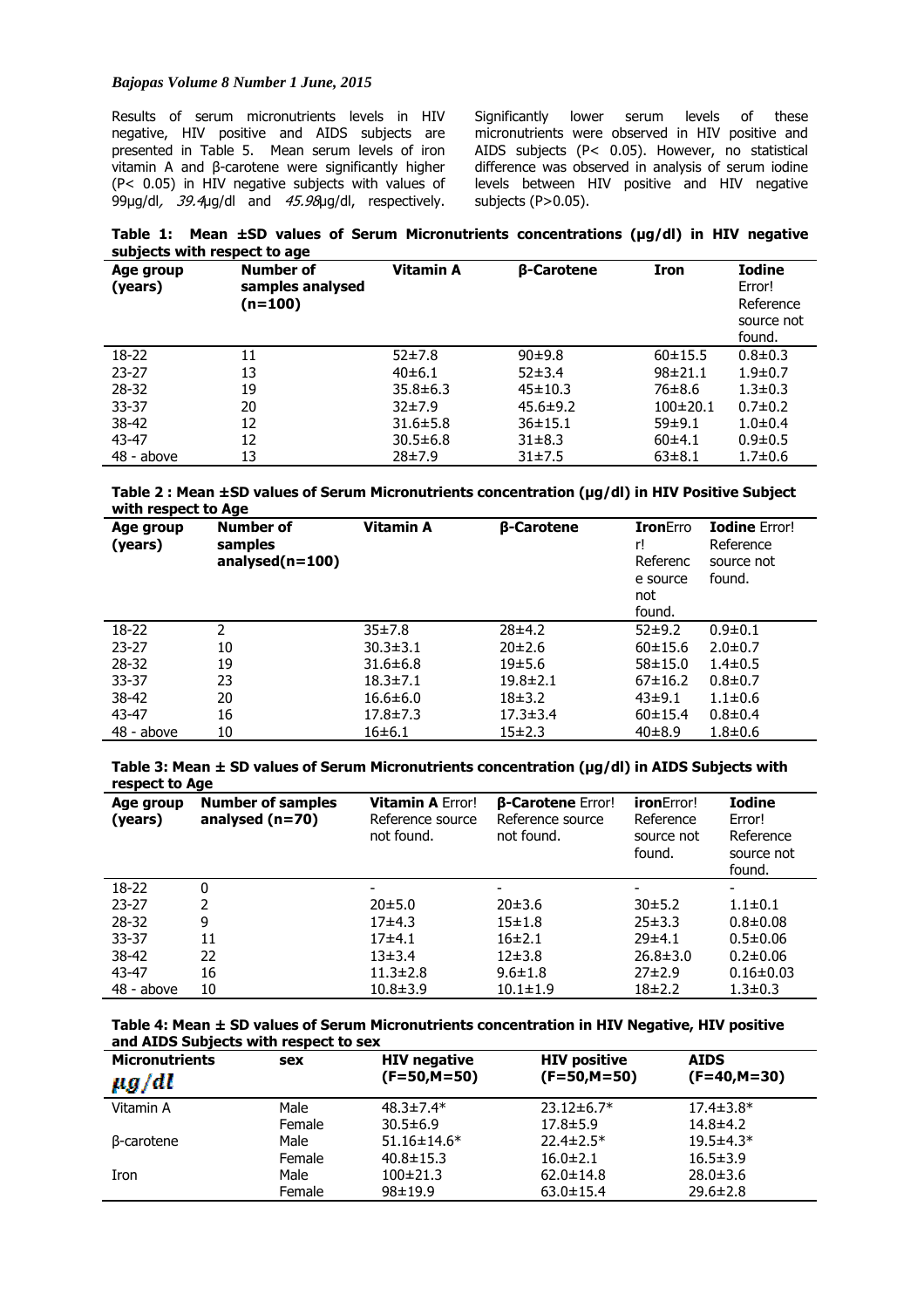*Bajopas Volume 8 Number 1 June, 2015*

| Iodine                                                       | Male                        | $1.4 \pm 0.5$      | $1.59 + 0.6$           | $1.0 + 0.18$                |  |
|--------------------------------------------------------------|-----------------------------|--------------------|------------------------|-----------------------------|--|
|                                                              | Female                      | $1.66 \pm 0.6$     | $1.49 \pm 0.58$        | $0.8 + 0.09$                |  |
| $*$ = significant difference ( $p$ <0.05); F=female, M= male |                             |                    |                        |                             |  |
| <b>Micronutrients</b>                                        | HIV negative $(n=100)$      |                    | HIV positive $(n=100)$ | AIDS Patients (n=70)        |  |
| Iron $(\mu q/d)$                                             | $99 \pm 20.99^{\circ}$      | $62.6 \pm 15.3^b$  |                        | $28.8 \pm 3.1$ <sup>c</sup> |  |
| $Iodine(\mu g/dl)$                                           | $1.53 \pm 0.5^a$            | $1.54 \pm 0.61^a$  |                        | $0.9 \pm 0.095^{\circ}$     |  |
| Vitamin A(µg/dl)                                             | 39.4 $\pm$ 7.3 <sup>a</sup> | $20.16 \pm 6.6^b$  |                        | $16.1 \pm 4.1^{b}$          |  |
| $\beta$ - carotene( $\mu$ g/dl)                              | $45.98 \pm 15.4^a$          | $19.2 \pm 2.1^{b}$ |                        | $18.0 \pm 1.3^{b}$          |  |
|                                                              |                             |                    |                        |                             |  |

Table 5:  $n \pm SD$  values of Serum Micronutrient Concentration in HIV Negative, HIV Positive and AIDS Subject Values with the same superscript in a row are not significantly different (P>0.05)

# **DISCUSSION**

Serum micronutrient levels are used to characterize micronutrients deficiencies which are influenced by factors such as gender, time of the day of measurement, acute infection, liver disease, experimental error and recent intake (Neera, et al., 2002). There may be interaction between micronutrients and concomitant antiretroviral drug therapy making generalization of findings to diverse population difficult (Neera, et al., 2002).

Results obtained with respect to higher serum vitamin A (52µg/dl) and β - carotene (90µg/dl) at the age of 18 - 22 years, could be due to high metabolic activity at the age of 19 - 22 years, which tends to decrease with age (Lehninger, 1987). This observation is similar to the report of IVACG (1976) who reported that the peak serum concentration of some macronutrients including vitamin A is attained at the age of 18 -21 years in healthy and well fed subjects. The higher serum concentration of vitamin A and β - carotene in males (48.3 and 51.16 µg/dl) than in females (30.5 and 40.8 µg/dl) agrees with a previous report by Sara and James, 1990, who reported a mean serum vitamin A concentration in males and females as 800IU and 600IU respectively. This might be attributed to the fact that the daily requirement and average weight of males is higher than that of females; hence more storage in the serum of males (Lehninger, 1987).

Iron and iodine are essential elements for the synthesis of hemoglobin and thyroid hormones, respectively. Fluctuation of serum iron and iodine levels in relation to age and sex obtained in this research could be said to conform with the theory that serum iron and iodine levels are not markedly affected by age and sex (Sood, 1989). However, the lack of significant difference in serum iron levels between males and females observed in this research disagree with the report which says women are especially likely to lack iron than males (Sara and James, 1990). This is because of significant monthly blood loss associated with menstruation in women (Sara and James, 1990).

The serum micronutrient levels (Iron, iodine, vitamin A and β - carotene) of HIV negative subjects screened 99, 1.53, 39.4 and 45.98µg/dl respectively fell within the normal range of 50 - 180µg/dl, 0.05 -2µg/dl, 30-60 µg/dl and 20-200 µg/dl respectively, as previously reported (Annino and Giese, 1989; IVACG, 1976; Stroev and Makarova, 1989). This could be due to the fact that the subjects had adequate dietary intake to meet their daily micronutrients requirements and that they are not suffering from diseases, which could aggravate deficiencies.

A highly significant lower serum iron levels in HIV positive (62.6ug/dl) and AIDS subjects (28.8 40µg/dl) in comparison with HIV negative subjects (99  $\mu$ g/dl) is in conformity with the report by Castaldo  $et$ al. (1996) which reported iron deficiency in AIDS and some asymptomatic HIV positive subjects. They also noted that HIV infections could be suspected among anemic women living in areas of high HIV prevalence, who do not respond to iron folate supplementation. De Monye et al. (1999) was also able to discover the increase in iron stores in bone marrow, muscles, liver and other tissues of HIV infected and AIDS patients, which could account for lower serum iron in the subjects. Several studies have also found that anaemia is associated with HIV disease progression, although it is not only caused by iron deficiency (Moore et al., 1998). The lower serum iron levels observed in this research contradict the study of Donna (1999) who reported higher iron levels in HIV infected subjects than in non - infected subjects.

Lower serum levels of vitamin A (20.16µg/dl) in HIV positive and AIDS subjects (16.1µg/dl) obtained in this research is in agreement with the reports of Semba et al., 1993. Similar studies by Beach et al. (1992) revealed that vitamin A deficiency is common in various stages of HIV infection and the level appears to become lower as the disease progresses. This exactly was obtained in this research, which could be postulated to be due to malabsorption, diarrhoea, gut infection, altered gut barrier function and altered metabolism in HIV infected persons (Niki et al., 1995).

The significant higher  $\beta$  - carotene level in HIV negative subjects (45.98 µg/dl) when compared with HIV positive (19.22 µg/dl) and AIDS subjects (18.0  $\mu$ g/dl) agrees with the works of Tomaka et al. (1994) and Lacey et al. (1996). Correlation observed between HIV status and serum vitamin A and β carotene levels in adult studies by Lacey et al. (1996)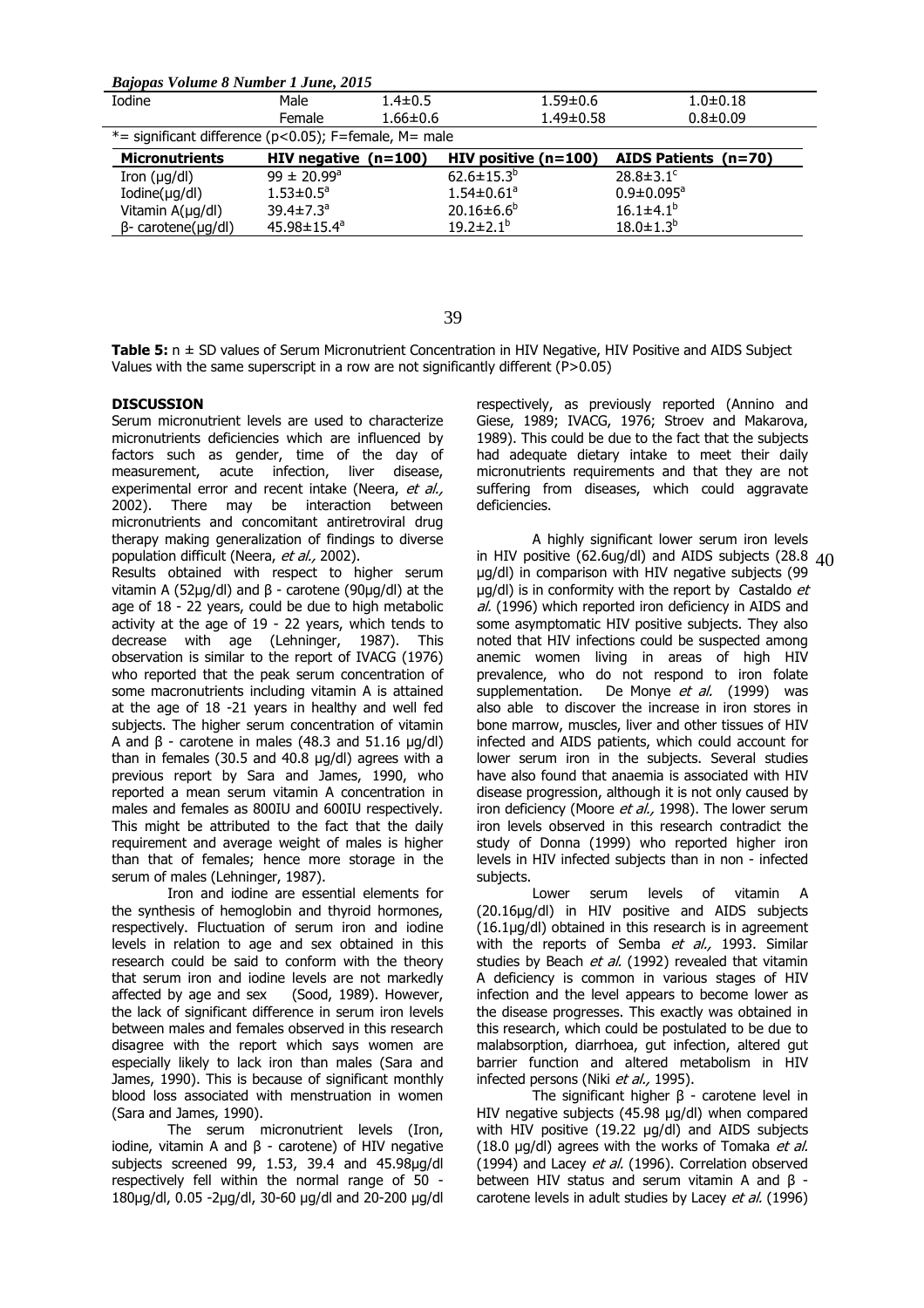found 6.5 fold decrease in serum concentration in HIV positive subjects compared with HIV negative controls and those with AIDS had a 13 - fold decrease. Low serum β -carotene in HIV patients may be due to long standing fat malabsorption caused by villous atrophy and impaired electrolyte function, scavenging of singlet oxygen by β-carotene can also lead to its depletion in the serum (Bendich, 1992).

Based on what was obtained in this work, deficiency of some micronutrients (that is that of iron, vitamin A and  $β$  - carotene) was found to be common among HIV positive and people living with AIDS compared to the normal individuals (HIV-negative). This could be postulated due to reduced food intake, poor absorption, changes in metabolism and chronic opportunistic infections in HIV infected subjects (NACP, 2000).

## **CONCLUSION AND RECOMMENDATION**

The findings of this research revealed that the serum levels of iron, vitamin A and  $β$  - carotene were

# **REFERENCES**

- Annino, J.S. and Giese, R.W. (1976). Clinical Chemistry: Principles and procedures. 4<sup>th</sup> ed. Little and Brown, Boston. Pp. 329 – 32.
- Beach, R.S., Morgan, R., Wilkie, F. (1992). Plasma Vitamin B12 level as a potential cofactor in studies of HIV type 1 related cognitive changes. Arch. Neutral, 49;  $501 - 506$ .
- Bendich, A.D. (1992). Symposium conclusions: biological action of corotenoids. Journal of Nutrition, 119:135-136.
- Blot, W.J. Lij, Y., Taylor, P.R., Guo, W., Dowsey, S. and wang, G.O. (1993). Nutritional Interaction trials in Lexicons China: Supplementation with specific vitamin/mineral combinations on cancer incidence and disease specific mortality in the general population. Journal of Natural Cancer Institution, 10(2): 1483-90.
- Bogden, J.D., Baker, H. and Frank, o. (1990). Micronutrients status and HIV infection in micronutrients and immune functions. New York Academy of Science. 1:189-195.
- Brown, A., Reingold, A.M. and Samson, M. (1953). Determination of protein bound iodine by dry ashing. Journal of Clinical Endocrinology, 13:449.
- Castaldo, A., Tarallo, L, Palomba, E. (1996). Iron deficiency and malabsorption in HIV disease. *Journal of Paediatrics*, Gastroenteritis and Nutrition. 22(4):359 -363.
- Cheesbrough, M. (1990). Medical Laboratory Manual for Tropical Countries. 2:52 - 55.
- De Monye, C., Karcher, D.S., Peolaert, J.R (1999). Bone marrow macrophage, ion grade and survival of HIV - seropositive patients. AIDS,  $13(3):375 - 6.$
- Donna, T.M.S. (1999). Micronutrients Part II. Body positive volume XII. No. 6. Pp. 123-136.
- Hennekens, C.H., Buring, J.E., Manto, J.E., Stamfer, M., Rosner, B. (1996). Lack of effect on long term supplementation with  $β -$  carotene on the incidence of malignant neoplasma and

Iodine mainly functions in the formation of thyroid hormone (triiodothyroxine and thyroxine) which function in the control of basal metabolic rate. The fact that there is no significant difference in the levels of iodine in HIV negative and HIV positive patients suggests that HIV infection does not interfere with the level of thyroid hormones (Talwar et al., 1989).

significantly lower in HIV positive and AIDS subjects than in HIV negative subjects. This implies that HIV infection leads to the reduction in the serum levels of these micronutrients, therefore dietary supplementation with them could be useful in improving the health of HIV - infected subjects. The serum levels of vitamin A and β -carotene were found to be lower in females than males, and also lower in older than in younger subjects. It can therefore be recommended that any dietary supplementation should be more targeted towards females and older subjects than males and younger ones.

> cardiovascular disease. New England Journal of Medicine,580:1145-6.

- International Vitamin A consultative Group (IVACG) (1976). Recent advances in the metabolism and function of vitamin A and their relationship to applied nutrition. The Nutrition Foundation, New York. Pp. 4-44.
- Lacey, C.J., Murphy, M.E., Sanderson, M.J. (1996). Antioxidant micronutrients and HIV infection. nternational Journal of Sexually Transmitted Diseases K AIDS, 7(7): 485 - 9.
- Lehninger, A.L. (1987). Principles of Biochemistry. 2<sup>nd</sup> ed. B. S. Publishers Inc, New York. Pp. 256 - 290.
- Moore, R.D., Keruly L.C and Chaison R.E. (1998). Anemia and survival in HIV infection, Journal of Acquire Immune Deficiency syndrome Retroviral 19-29.
- National AIDS Control Program (NACP) (2000). Home-Based care providers Handbook, Ministry of 'health and population Malawi: Lilongwe.
- Neera, S. (2002). A clinical review of micronutrients in HIV infection. International journal of association of physicians in AIDS care (1) Pp  $1 - 12$
- NiKi, E., Noguchi., N, Tsuchihashi, H. and Goron, N, (1995). Interaction among vitamin C, vitamin E, and Beta-carotene. American Journal of Clinical Nutrition.62(sups)13225
- Omenn, G.S., Goodman G.E, Thurnguist M.O., and Balmes J.A. (1996). Effect of combination of β - carotene and vitamin A on lung cancer and cardiovascular diseases New England Journal of Medicine. 2(18):1150-3.
- Prescott, L.M., Harley, J.P., and Klein, D A (1999). Microbiology, led McGraw hill, New York Pp 346-9.
- Sara, M. and James, L.G. (1990). Advanced Nutrition and Human metabolism. West Publishing company, New York. Pp. 120 – 124
- Semba, R. D., Graham, N. M.H and Caraff, W .T. (1993). Increased mortality associated with Vitamin A eficiency during HIV type 1 infection. Arch intern Med, 153(18): 2149.